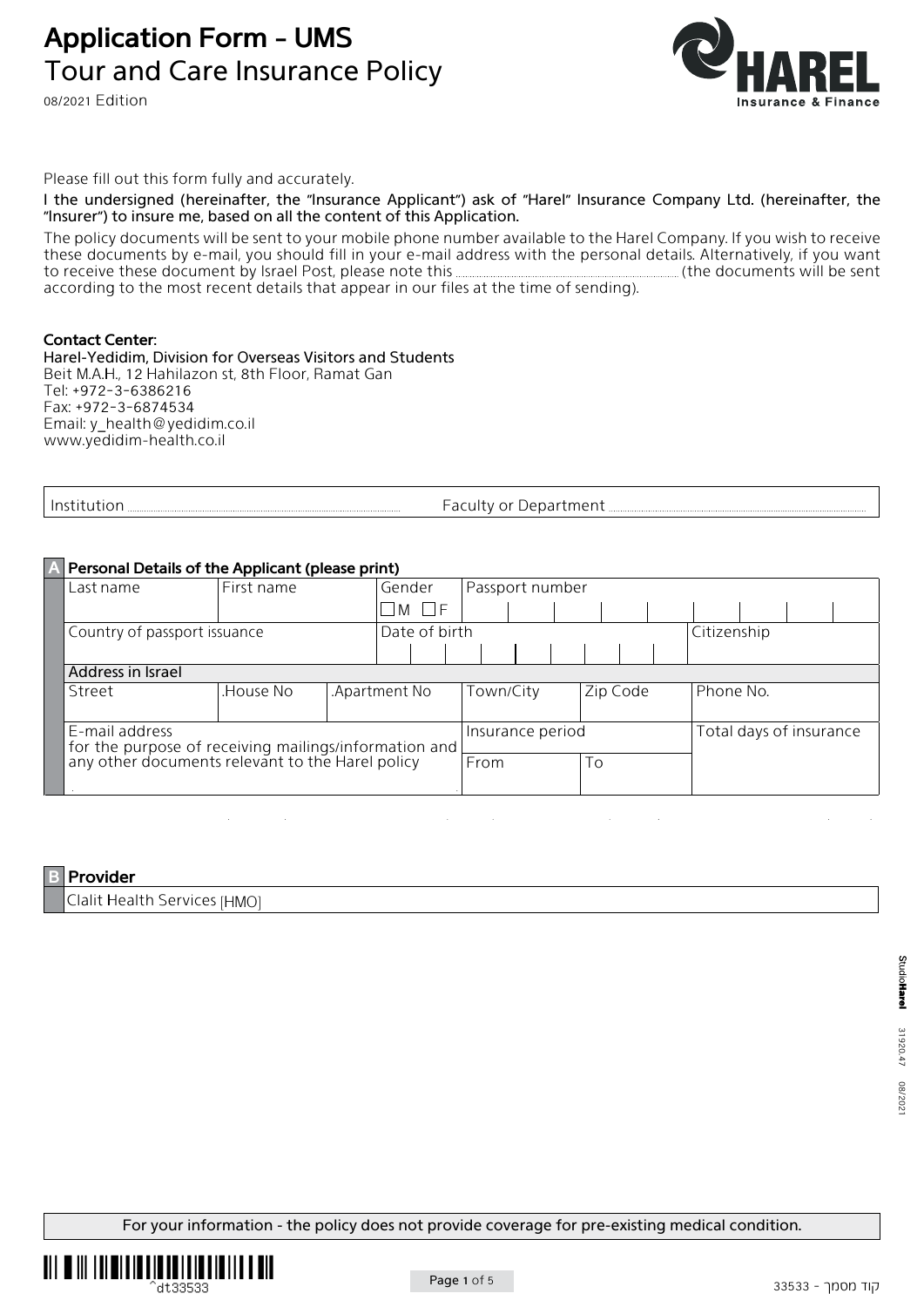|    | <b>Health Statement</b>                                                                                                                                                                                                                                                                                                                                                                                                                                                                                                                                                                                                                                                                                                                                                                                                                                                       |       |    |
|----|-------------------------------------------------------------------------------------------------------------------------------------------------------------------------------------------------------------------------------------------------------------------------------------------------------------------------------------------------------------------------------------------------------------------------------------------------------------------------------------------------------------------------------------------------------------------------------------------------------------------------------------------------------------------------------------------------------------------------------------------------------------------------------------------------------------------------------------------------------------------------------|-------|----|
|    | The Health Statement below shall apply severally to each one of the following: the main Insured, the spouse and<br>each one of the children insured. Please answer the questions below by marking (v) in the column of the correct<br>answer. If the answer to any of the questions is "Yes", you must attach an up-to-date report from the attending<br>physician regarding the stated problem, test results, the manner of treatment and the current condition.                                                                                                                                                                                                                                                                                                                                                                                                             |       |    |
|    | <b>Section A: General Questions</b>                                                                                                                                                                                                                                                                                                                                                                                                                                                                                                                                                                                                                                                                                                                                                                                                                                           | Yes l | No |
|    | $\Box$ Do you use, or have you been using narcotics?                                                                                                                                                                                                                                                                                                                                                                                                                                                                                                                                                                                                                                                                                                                                                                                                                          |       |    |
|    | $\Box$ Do you drink, or have you been drinking alcoholic beverages regularly?                                                                                                                                                                                                                                                                                                                                                                                                                                                                                                                                                                                                                                                                                                                                                                                                 |       |    |
|    |                                                                                                                                                                                                                                                                                                                                                                                                                                                                                                                                                                                                                                                                                                                                                                                                                                                                               |       |    |
| 2. | During the last 5 years, have you been referred to any of the following examinations (other than as<br>part of routine checkups) and not yet taken it, or not yet had a final diagnosis determined for you, such<br>as: chronic illnesses, catheterization, bone mapping, echocardiography, MRI, CT, ultrasound (other<br>than as part of routine prenatal care), biopsy, occult blood, colonoscopy or gastroscopy, autoimmune<br>diseases including lupus (if "Yes", please submit a certificate from the attending physician, stating the<br>reason for performing the examination, the examination outcomes and final diagnosis).                                                                                                                                                                                                                                          |       |    |
| 3. | Are you now, or have you been sometime during the last 5 years, about to undergo a<br>surgery/transplantation?                                                                                                                                                                                                                                                                                                                                                                                                                                                                                                                                                                                                                                                                                                                                                                |       |    |
|    |                                                                                                                                                                                                                                                                                                                                                                                                                                                                                                                                                                                                                                                                                                                                                                                                                                                                               |       |    |
| 4. | During the last 5 years, have you been hospitalized? Please describe in details the reason for<br>hospitalization and the treatment that you have received.                                                                                                                                                                                                                                                                                                                                                                                                                                                                                                                                                                                                                                                                                                                   |       |    |
| 5. | During the last 5 years, have you been taking, or have you received a recommendation to take,<br>medications regularly? Please describe in details the problem for which you are treated / have been<br>treated, the treatment, and for how long have you been taking the said medication?                                                                                                                                                                                                                                                                                                                                                                                                                                                                                                                                                                                    |       |    |
| 6. | Have you been diagnosed as suffering from any allergies?                                                                                                                                                                                                                                                                                                                                                                                                                                                                                                                                                                                                                                                                                                                                                                                                                      |       |    |
|    | Please describe in details: [11] production of the contract of the contract of the contract of the contract of                                                                                                                                                                                                                                                                                                                                                                                                                                                                                                                                                                                                                                                                                                                                                                |       |    |
|    | Part B: Have you been diagnosed with a disease, syndrome, disorder related to one or more of the issues Yes<br>listed below:                                                                                                                                                                                                                                                                                                                                                                                                                                                                                                                                                                                                                                                                                                                                                  |       | No |
| 1. | $\Box$ The nervous system $\Box$ Cerebrovascular accident (stroke) $\Box$ Epilepsy $\Box$ Multiple sclerosis $\Box$ Muscular<br>dystrophy or other atrophic disease $\Box$ Reoccurring dizziness $\Box$ Headaches $\Box$ Balance disorders $\Box$<br>Fainting $\Box$ Parkinson's syndrome $\Box$ Alzheimer's disease $\Box$ Trembling $\Box$ Mental retardation $\Box$ Autism<br>$\Box$ Down's syndrome $\Box$ Cerebral palsy $\Box$ Poliomyelitis (infantile paralysis) $\Box$ Gaucher's disease $\Box$ Loss<br>of sensation (numbness) $\Box$ Attention deficit disorders $\Box$ Migraine $\Box$ Have you applied to a physician<br>with complaints regarding declined memory (dementia) $\Box$ AIDS $\Box$ HIV carrier $\Box$ Lupus<br>If the answer to one or more of the questions above is "Yes", please attach an up-to-date letter from<br>the attending neurologist. |       |    |
| 2. | Eyes and vision: $\Box$ Cataract $\Box$ Retina and cornea problems $\Box$ Glaucoma $\Box$ Inflammations of the<br>eye □ Strabismus □ Blindness<br>Other eye disease / problem: □ No □ Yes, if "Yes" please                                                                                                                                                                                                                                                                                                                                                                                                                                                                                                                                                                                                                                                                    |       |    |
| 3. | Heart: □ Cardiac arrhythmias □ Heart disease □ Heart failure □ Heart attack □ Congenital<br>heart defect $\Box$ Catheterization $\Box$ Heart valve diseases, other heart disease / problem:<br>$\Box$ No $\Box$ Yes, if "Yes" please specify:                                                                                                                                                                                                                                                                                                                                                                                                                                                                                                                                                                                                                                 |       |    |
| 4. | Blood vessels: $\Box$ Varicose vein (in the veins of the legs) $\Box$ Carotid artery (in the arteries of the neck)<br>$\Box$ Coagulation disorders $\Box$ Blood disease DVT (Thrombosis) $\Box$ PVD (Peripheral Vascular Disease),<br>other vascular disease / problem □ No □ Yes, if "Yes" please                                                                                                                                                                                                                                                                                                                                                                                                                                                                                                                                                                            |       |    |
|    |                                                                                                                                                                                                                                                                                                                                                                                                                                                                                                                                                                                                                                                                                                                                                                                                                                                                               |       |    |
| 5. | Metabolic diseases: □ Thyroid gland □ Lymph node □ Salivary gland □ Sweat gland □ Pituitary gland<br>□ Diabetes □ Hypertension □ High levels of fats/cholesterol, other metabolic disease / problem<br>□ No □ Yes, if "Yes"                                                                                                                                                                                                                                                                                                                                                                                                                                                                                                                                                                                                                                                   |       |    |
|    |                                                                                                                                                                                                                                                                                                                                                                                                                                                                                                                                                                                                                                                                                                                                                                                                                                                                               |       |    |
| 6. | Respiratory system: □ Asthma □ Tuberculosis □ COPD (chronic obstructive pulmonary disease)<br>$\Box$ Hay fever $\Box$ Recurrent respiratory infections and Shortness of breath $\Box$ Collapsed lung<br>(Pneumothorax) □ Cystic Fibrosis<br>Other respiratory system disease / problem $\Box$ No $\Box$ Yes,                                                                                                                                                                                                                                                                                                                                                                                                                                                                                                                                                                  |       |    |
|    |                                                                                                                                                                                                                                                                                                                                                                                                                                                                                                                                                                                                                                                                                                                                                                                                                                                                               |       |    |

 $\overline{\phantom{a}}$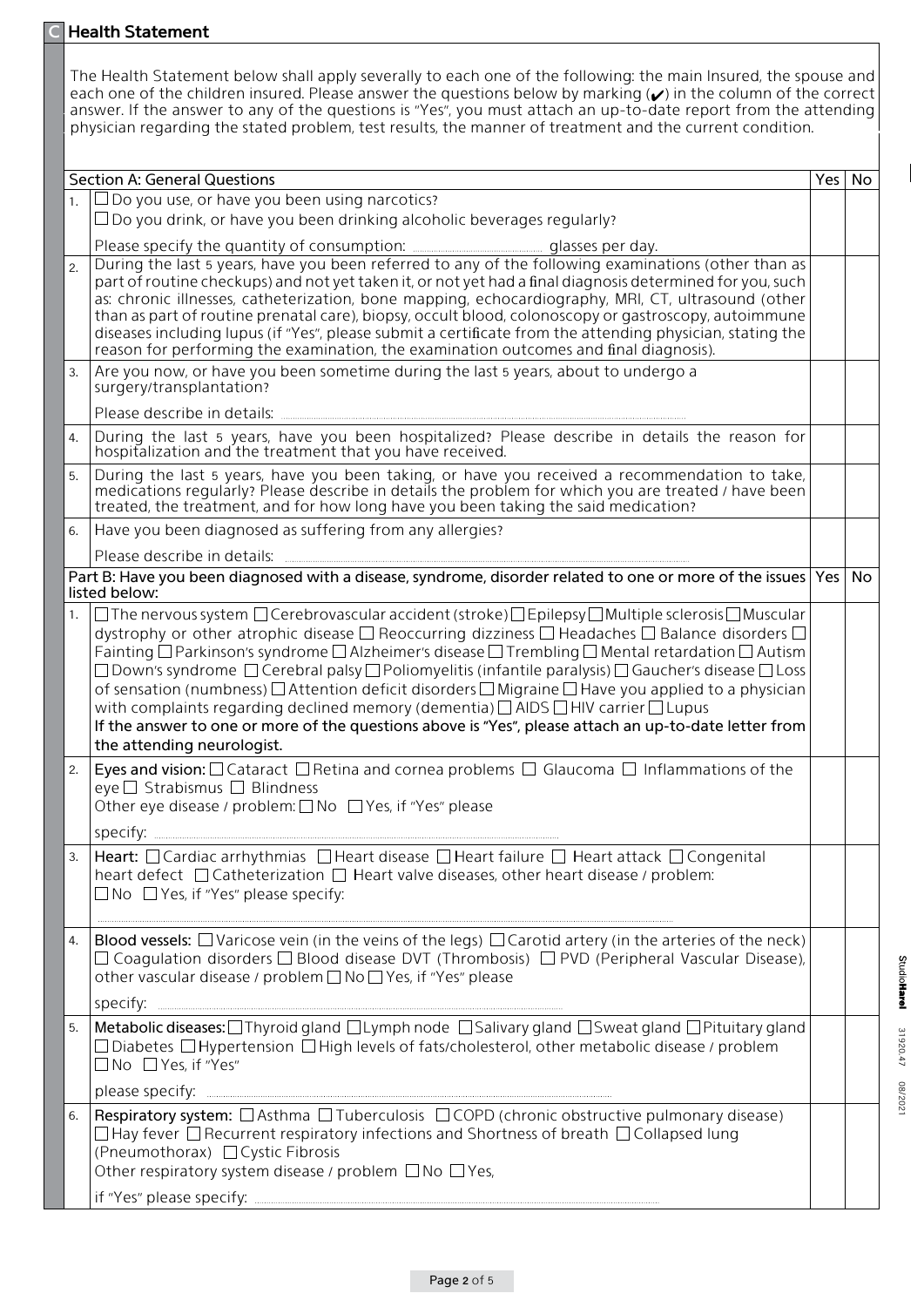|    | <b>Health Statement - continue</b>                                                                                                                                                                                                                                                                                                      |     |
|----|-----------------------------------------------------------------------------------------------------------------------------------------------------------------------------------------------------------------------------------------------------------------------------------------------------------------------------------------|-----|
|    | Part B: Have you been diagnosed with a disease, syndrome, disorder related to one or more of the issues Yes<br>listed below:                                                                                                                                                                                                            | No. |
| 7. | Digestive system: $\Box$ Ulcer (duodenum / gastric) $\Box$ Heartburn $\Box$ Crohn's disease $\Box$ Colitis $\Box$ Reflux<br>$\Box$ Hemorrhoids $\Box$ Fissure / Fistula $\Box$ Bowel obstruction $\Box$ Pancreatic diseases / infections<br>□ Esophagus □ Gallbladder □ Gall-bladder stones<br>Other digestive system disease / problem |     |
| 8. | Liver: □ Jaundice □ Hepatitis B, C, D □ Fatty liver □ Cirrhosis, other digestive system<br>disease / problem                                                                                                                                                                                                                            |     |
| 9. | Hernia: Location of the hernia: In the diaphragm / in the navel / in the right groin / in the left groin<br>Have you undergone a surgery to treat the hernia?                                                                                                                                                                           |     |
|    | 10. Kidney and urinary tract: □ Recurrent infections □ Kidney and urinary stones □ Kidney cysts<br>$\Box$ Anomalies of urinary tract $\Box$ Renal failure, other kidney and urinary tract disease / problem                                                                                                                             |     |
|    | 11. Joints and bones: □ Arthritis □ Gout □ Back / spine □ Joints □ Knees<br>Other joints and bones disease / problem                                                                                                                                                                                                                    |     |
|    | 12. Skin and sex diseases: $\Box$ Skin tumors $\Box$ Skin lesions $\Box$ Psoriasis $\Box$ Sexually transmitted diseases<br>$\Box$ Syphilis<br>Other skin and sex diseases disease / problem                                                                                                                                             |     |
|    |                                                                                                                                                                                                                                                                                                                                         |     |
|    | 13. Malignant tumors / diseases (cancer).                                                                                                                                                                                                                                                                                               |     |
|    | 14.   For women: $\Box$ Breasts (including breast enlargement) $\Box$ Gynecological system, disease / other feminine                                                                                                                                                                                                                    |     |
|    | $\Box$ Have you undergone a cesarean delivery?<br>$\Box$ No $\Box$ Yes, if "Yes" please specify                                                                                                                                                                                                                                         |     |
|    |                                                                                                                                                                                                                                                                                                                                         |     |
|    | 15.   For men: O Prostate problems O Varicocele / Hydrocele<br>Other masculine disease / problem                                                                                                                                                                                                                                        |     |
|    |                                                                                                                                                                                                                                                                                                                                         |     |
|    | 16   Nose, ear and throat diseases: □ Sleep apnea syndrome □ Nasal polyp □ Sinusitis<br>Other nose, ear and throat disease / problem                                                                                                                                                                                                    |     |
|    |                                                                                                                                                                                                                                                                                                                                         |     |

Please specify (only if you answered "yes" to one of the questions in the Statement): [[[[[[[[[[[[[[[[[[[[[[[[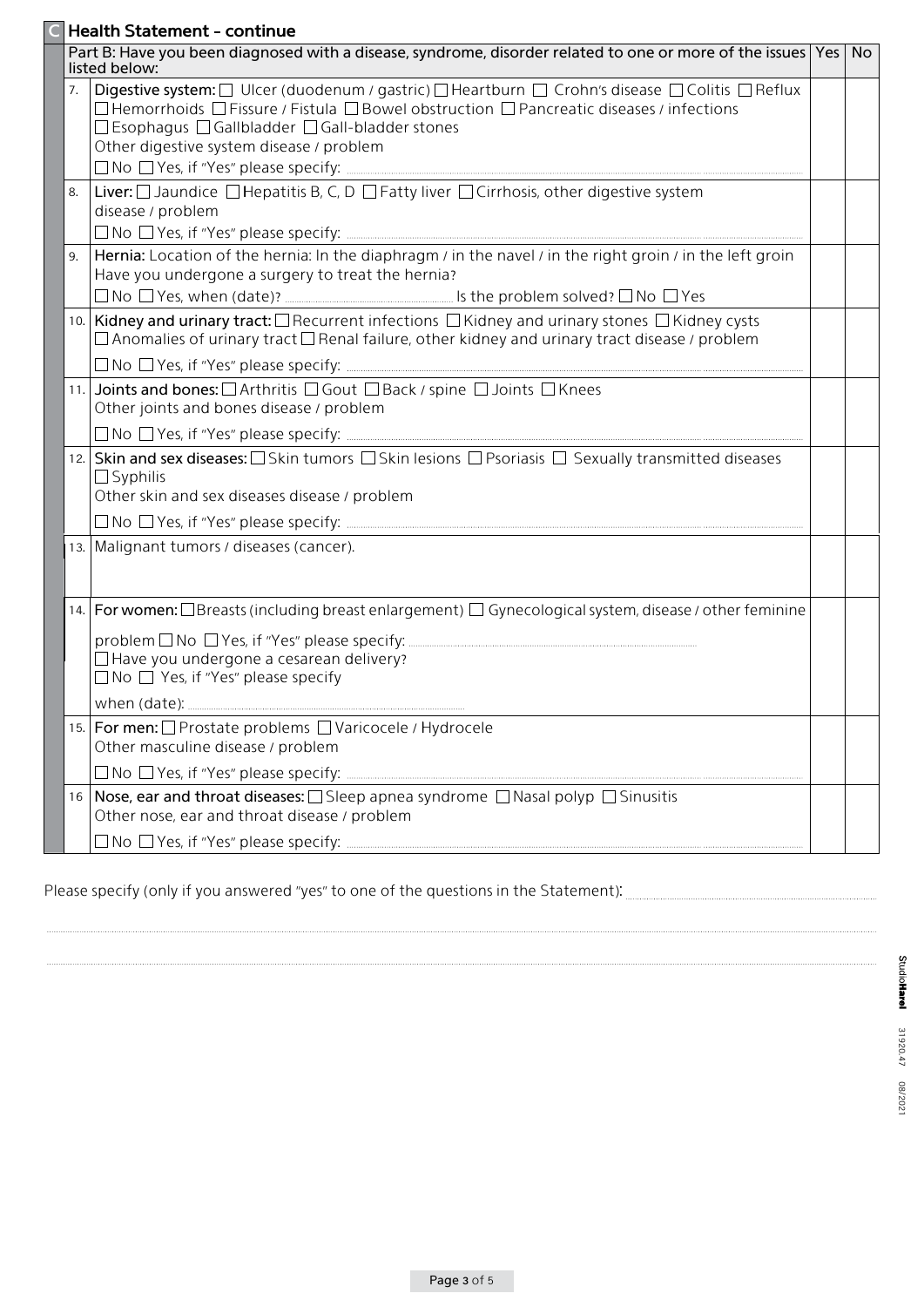## **Insurance Applicant's Statement**

- 1. a. The information included in this document is necessary for consideration of your application and for determination and implementation of the terms of your policy. The Company and other companies of the Harel Group (Harel Insurance Investment and Financial Services and its subsidiaries) and/or anyone on their behalf will use it, including processing, storing and use thereof, for any matter pertaining to the policies and for other legitimate purpose, including providing the information to their parties acting on its behalf and on behalf of the Harel Group.
	- b. I hereby declare that all the answers are correct and complete and are given out of my own free will.
	- c. The answered provided in the Health Declaration and any other information that is submitted to the Company now or in the future, as well as the Company's customary prevailing terms and conditions shall be essential terms and conditions of the insurance contract with the Company and constitute an inseparable part thereof.
	- The Company may decide to either accept or reject the Application. For your information, the insurance contract shall come into force only after the Company issues a written confirmation of admission of the Insurance Applicant.
	- e. This Health Declaration and Insurance Applicant's Statement shall also apply to any children for whom policies are issued in which you are named their quardian. Are you authorized to sign these documents on their behalf?  $\Box$  Yes  $\Box$  No
	- f. I hereby confirm that I received essential information regarding the insurance, which included, at the very least, a description of the main elements of the coverage, the insurance premium, the insurance period, the main insurance amounts and the main limitations of liability, and regarding my possibility of obtaining full details about them.

#### 2. For your information:

Preexisting medical condition: an insurance event, substantially caused by the normal course of a preexisting medical condition, which occurred to the Insured during the period in which a restriction applies. A restriction because of a preexisting medical condition, concerning an insured whose age at the beginning of the insurance period is:

- a. Less than 65 years Shall apply for a period not exceeding one year from the beginning of the insurance period
- b. 65 years or more Shall apply for a period not exceeding half a year from the beginning of the insurance .period
- 3. This health insurance is subject to a qualifying period of 48 hours.
- 4. I am aware that the insurance contract shall come into force only after the Company issues a written confirmation of admission regarding the Insurance Applicant. In any case, the insurance period shall begin from the date of confirmation by the Insurer, as said above.

#### 5. Agreement to Use of Information and Receipt of Advertising Material

Do you agree, beyond the requirements of the law or agreement, that the information included in this document, as well as additional information about you that is or will be possessed by other companies in the Harel Group (Harel Insurance Investments and Financial Services Ltd. and its subsidiaries) will be used by the Harel Group and/ or anyone on their behalf, including for any matter related to the other products and services of the companies in the Harel Group (in the field of insurance, long-term savings and finances) and in their marketing, including allowing the said companies to inform you of products and services, and also for the purpose of handling other policies and/or insurance products, long-term savings and financing that you hold, processing and storing the information, and also for additional uses associated with the above-said uses and required in order to complete them, and for other related legitimate purposes, including by means of transferring the information to third parties acting on behalf of and in the name of the Harel Group.  $\Box$  Yes  $\Box$  No

6. Waiver of medical confidentiality: I/we the undersigned hereby give permission to an HMO (kupat holim) and/or its medical institutions and/or the IDF, and all the physicians and/or psychiatrists, the other medical institutions and hospitals, the National Security Council (MALAL) and/or the Ministry of Defense and/or any insurance company and/or to any other institution and entity, insofar as required in order to inquire and settle claims according to the policy and/or for the purpose of the procedure for examining my acceptance to the requested insurance plan to provide Harel including any information held by the Company and details with no exception and in the form required by those requesting it, about my/our health condition, about any illness I/we had in the past and/or that I/we are ill with now and/or will be ill with in the future and l/we release you from the duty of maintaining medical confidentiality and waiver this confidentiality towards the "requestor." This waiver binds me/us, my/our estate and my/our legal representatives and anyone that appears in my/our place. This waiver will also apply to my/our minor children.

#### Insurance Applicant's Signature

Insurance Applicant - My signature below confirms that I have read and understood this document and accept the terms and conditions set forth in it.

| _as†<br><b>Name</b>                          | name:<br>. First | Date | Sianature |
|----------------------------------------------|------------------|------|-----------|
|                                              |                  |      |           |
| Witness of the signing (the insurance agent) |                  |      |           |

StudioHarel 31920.47 08/2021 31920.47 202/80